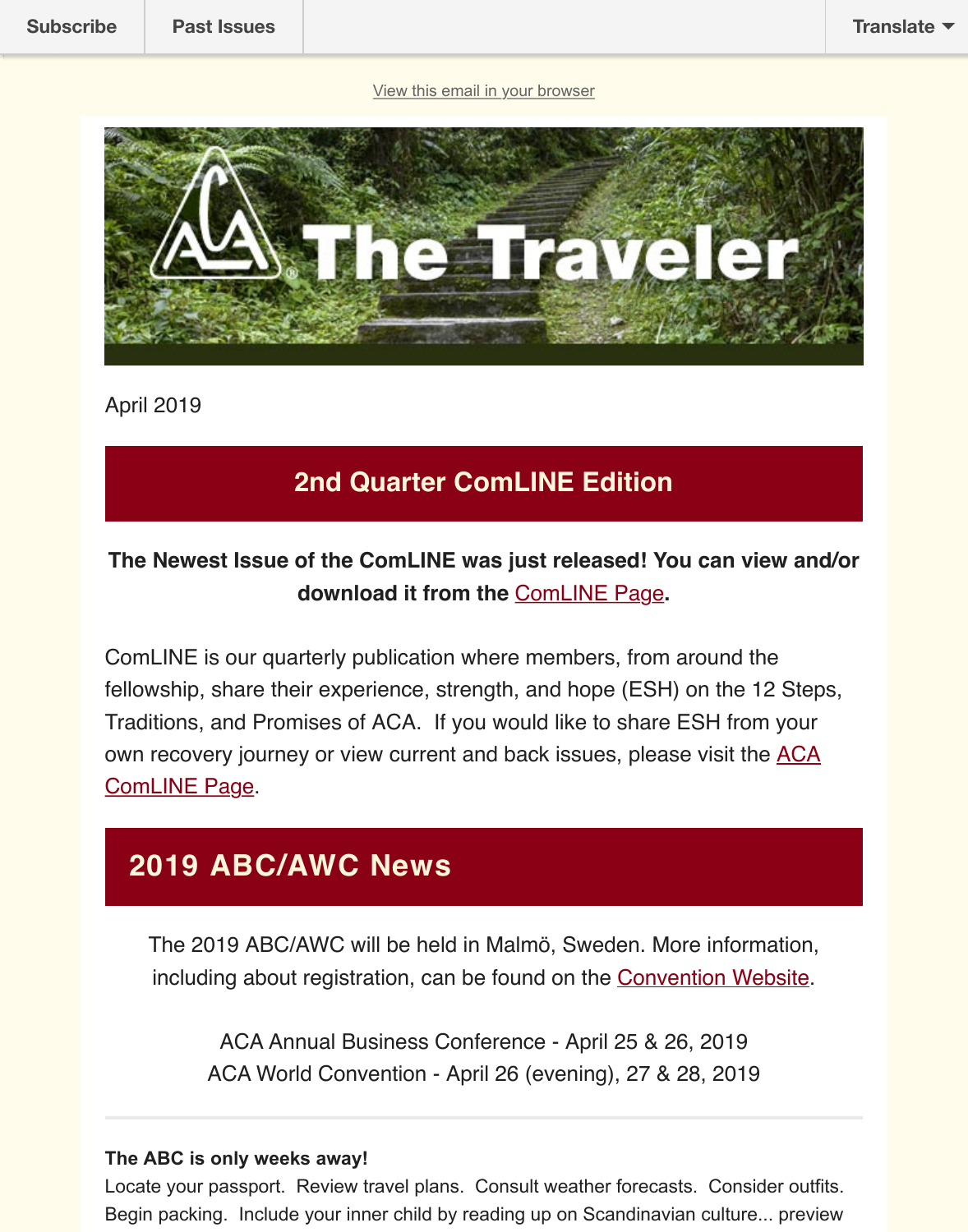There is information and the opportunity to sign up for meals, lodging and other activities acaworldconvention.org.

### **Delegate Training Dates**

Saturday, April 6th at 12:30pm EDT Sunday, April 7th at 12:30pm EDT Saturday, April 13th at 10:30am EDT [Sunday, April 14th at 10](http://www.acaworldconvention.org/):30am EDT

This will be combined Remote Delegate and In-Person Delegate Training. It will last approximately one hour (maybe 1 hour and 15 minutes). We will be using Zoom for the teleconference call. See the **Delegate Training Page** for more details. Questions may directed to dtsc@acawso.org.

## **2019 AWC Program**

The program for the upcoming ACA World Convention can be found on the Convention Website. Please note that it is subject to change.

# **WSO News**

## **[Buying Books From ACA](https://www.acaworldconvention.org/the-program/)**

WSO started selling on Amazon a couple of years ago and is reaching more people that ever. However, WSO does not make as much money on those sales due to fees. So would like to encourage all our members and groups to buy their books from the WSO Shopping Cart. This will help WSO keep more of the sale price to use for furthering the ACA mission. Please help WSO by shopping on our own website at Shop.Adultchildren.Org.

## **Your WSO Needs Your Support**

As part of our 12th step we try to carry this message to all who suffer from the effects of childhood abuse, trauma, neglect, and abandonment. ACA WSO is grateful for your contributions that help us do that vital work. Check out our flyer titled "Where the Mone [Goes" to see how we ut](https://shop.adultchildren.org/)ilize your contributions to carry the ACA message around the world. Please consider making a monetary contribution to help the next ACA receive the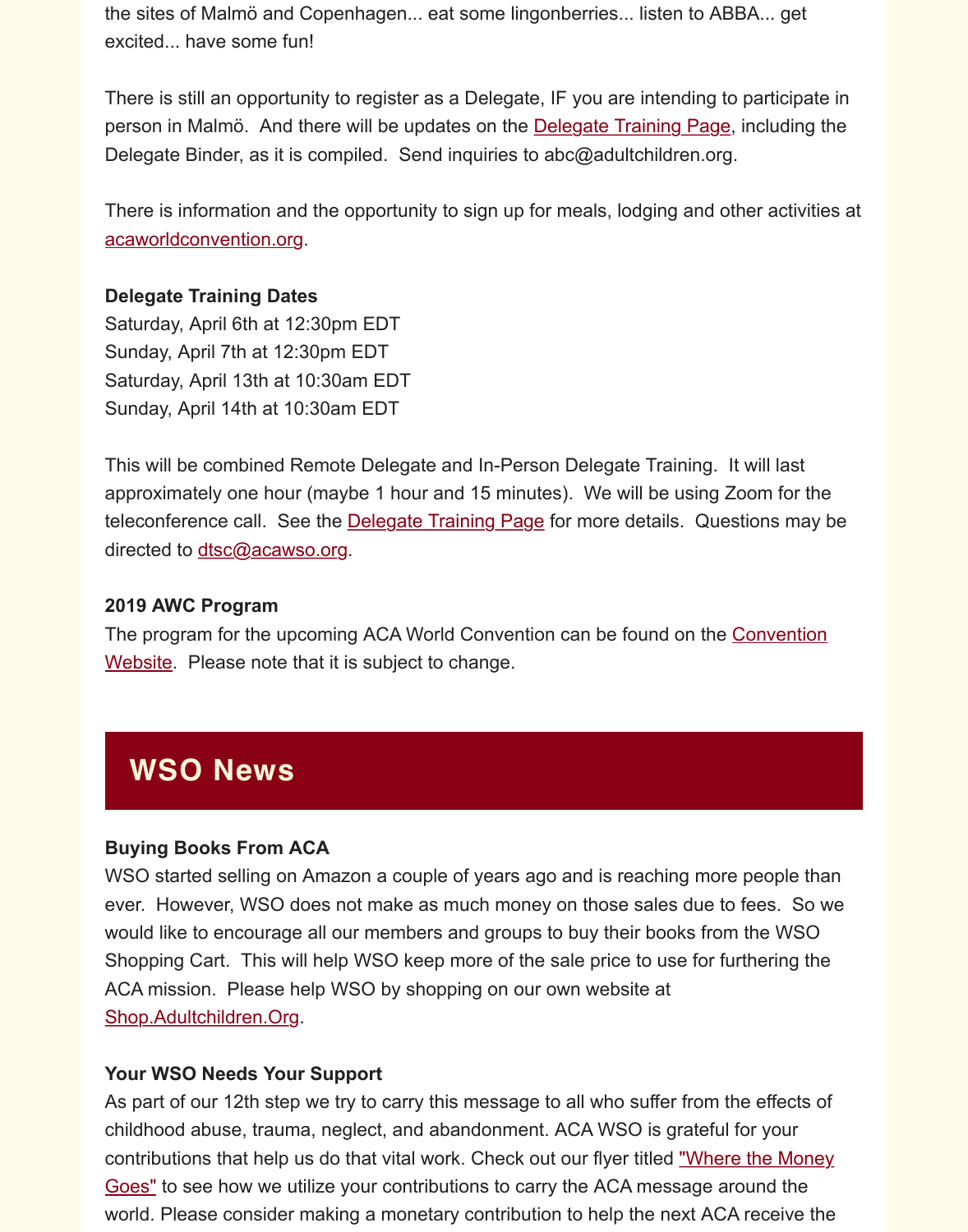## **ACA Archives**

Are you interested in ACA's history? Has ACA given something to you? Come explore, read or help organize a part of ACA's history. Any members interested in being a part WSO Archives should contact archives@adultchildren.org.

## **Public Service Announcements**

ACA has two audio Public Service Announcements (PSAs) available for distribution to outlet where mp3 files can be played for the public to hear (radio stations, internet, etc) They can be downloaded here.

# **Resource Spotlight**

## **Meeting List Type [Cha](https://acawso.org/2018/03/02/aca-psas-available-for-download-in-mp3-format/)nges**

Recently, we've made changes to the meeting list types supported for ACA meetings listed on adultchildren.org. We've added "Young Adult" meetings and consolidated the "Gay/Lesbian" and "LGBT" types into "LGBT+." Also, a new validation has been added that requires a meeting be specified as "Open" or "Closed" – but not both. These changes were suggestions [from members an](https://adultchildren.org/)d groups.

Please use the Update Meeting Link to update your meeting information and be sure to review the Meeting Types. If you do not know who your group's private WSO contact is that gets the update emails, please send a message to meetings@acawso.com stating your WSO Number and ask for assistance.

# **MEETING TYPE**

(check all that apply)

- Men-Only
- Women Only
- $\bigcirc$  LGBT+
- Beginners
- Young Adult (Ages ' to 26)
- ACAs Only (Closed)
- $\circ$  Open to All

# **Featured Meetings & Events**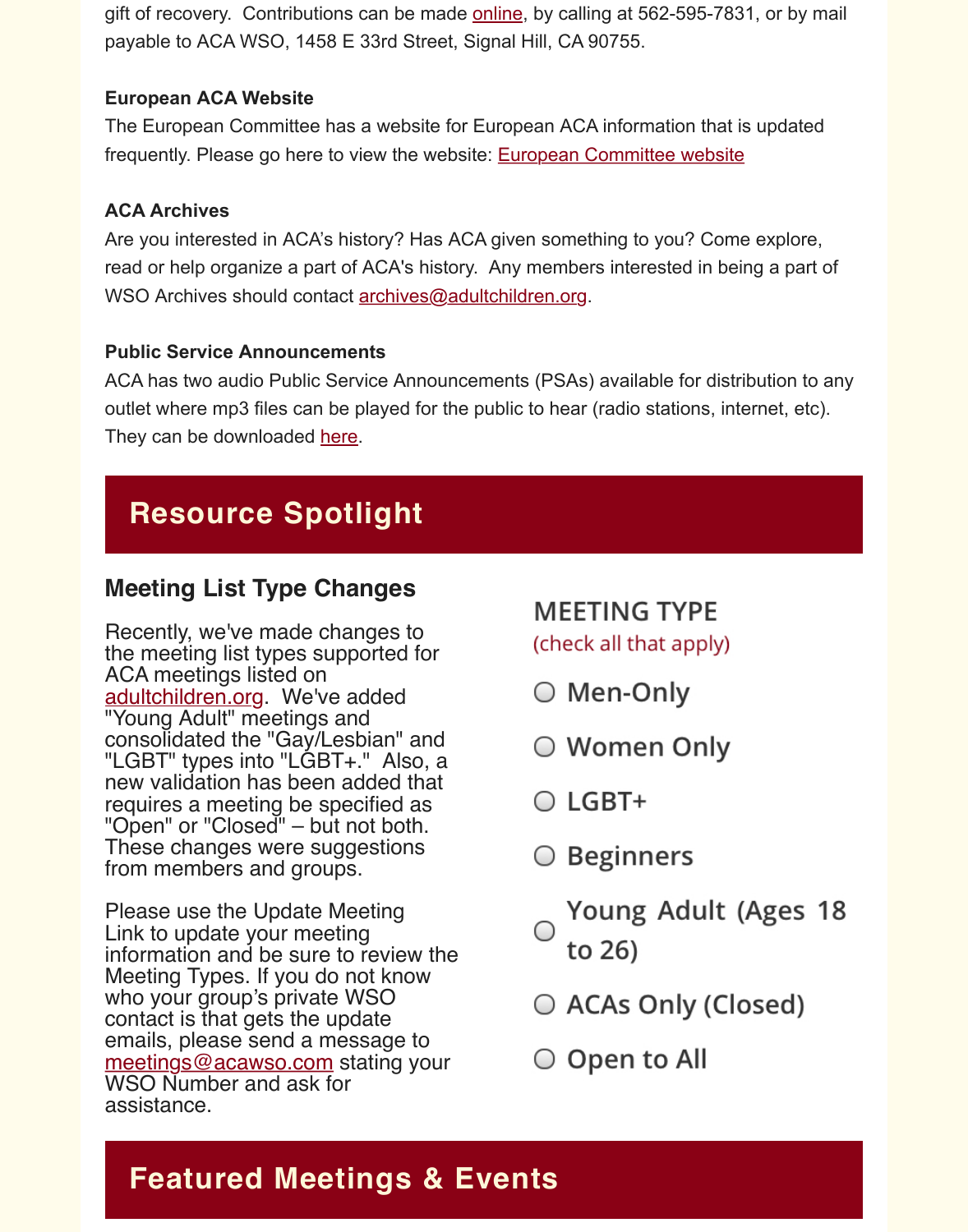#### **GEBACA Quarterly Speaker Meeting**

April 13, 2019 - Fremont, CA **[Event Flyer](https://acawso.org/wp-content/uploads/2019/02/Share-A-Day-flyer-2019.pdf)** 

## **Vermont Inner Child Retreat**

April 26-28, 2019 - Chester, VA **[Event Flyer](https://acawso.org/wp-content/uploads/2019/02/GEBACA-Speaker-Meeting.4.13.19.png)** 

**"Preferring Constant Upset to Workable Relationships" Workshop**  April 27, 2019 - Aberdeen, WA **[Event Flyer](https://acawso.org/wp-content/uploads/2019/03/ACA-April-2019-Dennis.pdf)** 

# **SEE ALL CURRENT EVENT FLYERS HERE**

### **See all the event flyers by clicking here**

**Meetings** - ACA WSO maintains a World Meeting List of registered ACA meetings that take place in person, over the phone or online, which is updated monthly. Visit the *Find* Meeting page on adultchildren.org to search for a meeting, or for more detail on specif meeting types, visit the **Meeting, Phone, Skype and Internet** meeting information pages

#### **WSO Meeting Teleconferences**

The ACA WSO holds its monthly Board teleconference meeting on the second Saturday each month, using Zoom, at 2pm Eastern Time. For more information, including agene previous minutes, the Zoom meeting ID, and telephone access numbers, please visit the ACAWSO.ORG websit[e.](http://www.meetings.adultchildren.org/find-a-meeting1)

## **Twelve Concepts of Service - Concept #4**

[Throughout our structure](https://acawso.org/monthly-telecon/), we maintain at all responsible levels a traditional Right of Participation. You can find the 12 Concepts of Service here.